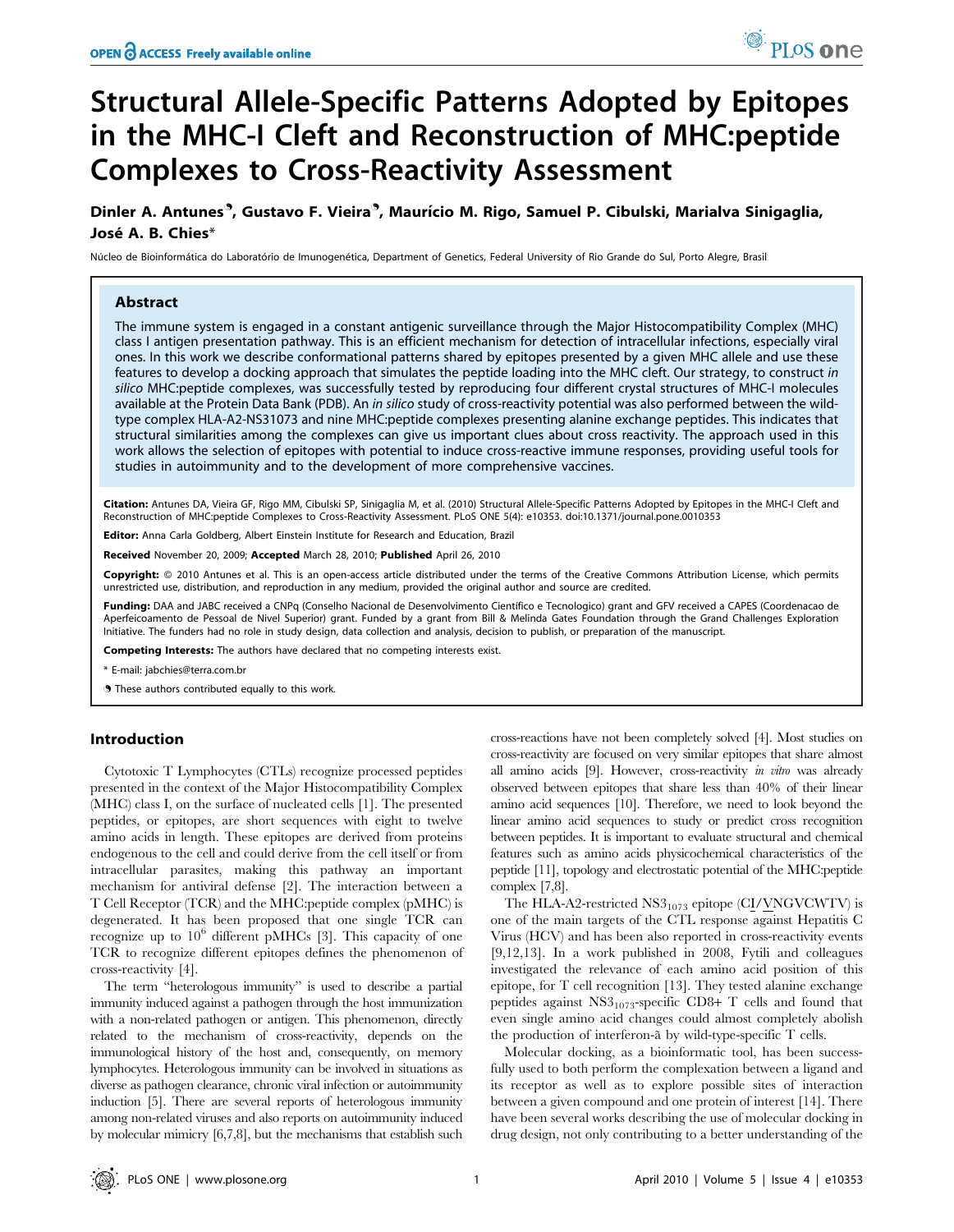functions of already described active compounds, but also adding to the development of new ones [15]. To refine the models generated by docking, an approach based on Energy Minimization (EM) can be used. This technique, normally performed in aqueous solution, induces the protein and its ligand to adopt a more stable conformation, closer to *in vivo* state [16,17].

In the present work we performed a full search of the MHC structures available at the PDB, and identified conformational patterns shared by epitopes presented by a given allele. Besides an immunologically interesting finding, these features allow us to construct pMHC complexes with any peptide of interest. For instance, through the combined use of molecular docking and EM, we built the structure of the  $NS3_{1073}$  epitope in the context of the HLA-A\*0201 allele (HLA-A2-NS3<sub>1073</sub>), aiming to identify the existence of molecular characteristics which may be involved in the stimulation of immune response. The strategy used to build this complex, followed by the use of softwares that enabled us to analyze structural and chemical features of the generated complexes, allowed us to study new pMHCs under the TCR ''point of view'', and therefore, to infer a cross-reactive potential between two different epitopes [7,8,18]. In this context, peptide targets could be further synthesized for in vitro confirmation of their immunogenicity and cross-reactive potential against other targets of interest, such as immunodominant epitopes of related viruses. Once confirmed these features of interest, these targets could be used in polytope DNA vaccines, especially for heterologous primeboost approaches [19,20,21,22].

## Results and Discussion

## Identification of an allele specific structural epitope pattern

We have performed a search for all MHC-I structures deposited at PDB and have analyzed the conformation of different epitopes presented by these MHC molecules. A conformational pattern, specific for each allele, has been observed, evidencing that the tridimensional structure of the presented epitope is not solely an intrinsic characteristic of the epitope itself (i.e. due to the amino acid sequence per se), but is actively determined by the MHC-I cleft, which varies according to the MHC allele (Figures 1 and 2). The structural data of the epitopes capable to bind to the  $H\text{-}2D^b$ and  $H-2K^b$  molecules (the murine MHC alleles with the highest number of structures at the PDB) were analyzed taking into consideration both their anchor positions as well as the cleft structure. The results indicated the regions of the epitope that suffer a restraint and those that could accept variations in the amino acid side chains. We postulate that more restrained regions were related to the MHC binding although regions more ''flexible'' and exposed would contact with the TCR, therefore defining the pMHC specificity (Figure S1).

Although the sequence of some of the epitopes included in this analysis differs by just one amino acid, what could bias the identification of a general pattern of an allele, epitopes with far different sequences maintained the same pattern. Moreover, variants of the same epitopes were included based on the idea that the exchange of any amino acid can induce an alteration in the backbone torsions and even abrogate the recognition by a TCR [13,23]. When analyzing the structures, we verified that exceptions to the pattern occur as a requirement needed to accommodate longer sequences on the MHC cleft. We also realized that structural patterns are specific for a given MHC allele, so that epitopes presented by different alleles shows different conformations (Figure 1A). Furthermore, previous works already indicated that a same epitope will adopt different conformations when presented by



Figure 1. Superposition of H-2D<sup>b</sup>-H-2K<sup>b</sup> -restricted epitopes. Structures of five H-2D<sup>b</sup> -restricted epitopes (1CE6, 1S7V, 1WBZ, 1ZHB and 3BUY) and of five H-2K<sup>b</sup>-restricted epitopes (1FO0, 1FZJ, 1LK2, 1RJY and 1S7R) were superposed. The color pattern was kept on figures A, B and C. A: The side view shows the conformational differences among the H-2D<sup>b</sup> (red) and the H-2K<sup>b</sup> –restricted epitopes (blue), especially between positions 5 and 7 (p5-7). B: Top view of the 10 superposed peptides. C: Two crystal structures (1S7V and 1S7R) representing the same epitope (KAVYNLATM) in the context of these two different alleles. doi:10.1371/journal.pone.0010353.g001

different MHC alleles (Figure 1C) [24]. Together, these data indicate that the epitope conformation in the MHC cleft is determined both by its linear sequence and the cleft topology.



Figure 2. Conformational pattern of H-2D<sup>b</sup>-restricted epitopes. A: Crystal structures of 28 epitopes (Table 1) - size range between 8 and 11 amino acids - were superposed. It is possible to observe the existence of a shared pattern among the epitopes main chains (backbone). The orientation (N-terminal to C-terminal) was kept. B: Top view of the same 28 epitopes. C: Only the epitopes with nine amino acids were superposed, showing that the variability among the epitopes structure is determined by differences in length. The side chains of the epitopes were not represented in these images, and an amino acid (p7) of epitope 2VE6 (altered photocleavable peptide) was excluded. doi:10.1371/journal.pone.0010353.g002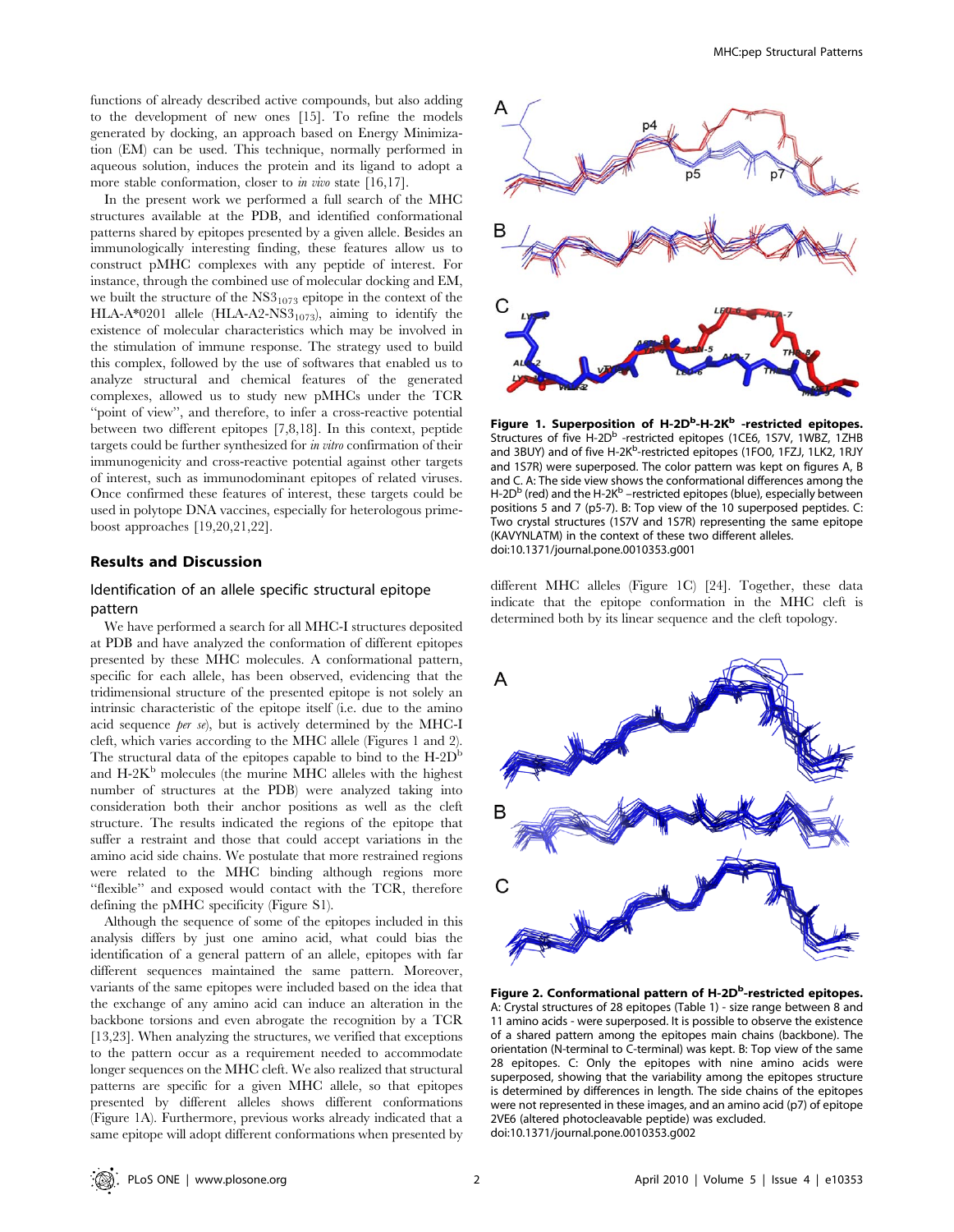During the peptide loading process, the epitope is induced to adopt an adequate conformation and to do so, some features specific for each MHC allele are required. Most of these features had already been discussed in literature, but they have not as yet been directly related to conformational patterns of the presented epitopes. For instance, the differences between peptides restricted to  $H_2-D^b$  and  $H_2-K^b$  can be partially explained based on the pattern of hydrogen bounds generated between the peptide and the MHC molecule in each allele [25] and the presence of a tryptophan residue (Trp73), in the  $D^b$  molecule [26] (Figure 3). The Alpha-2 domain  $(\alpha 2)$  of MHC-I molecules is constituted by two segments of  $\alpha$ -helix joined by a little loop that protrudes from the cleft. We verified that in most cases the peptide backbone follows the  $\alpha$ 2 structure, having a bulge at the C-terminal, in the same region of the bulged coil. Part of this bulge is probably induced by the presence of a tryptophan residue (Trp147) in the  $\alpha$ 2 domain that is highly conserved in several MHC alleles. H2- $D^b$ -restricted epitopes have an even higher bulge at C term (p6-8) because this allele has a second tryptophan residue (Trp73), in the same region, but from the  $\alpha$ 1 domain. These two residues almost close the cleft, forcing the peptide to pass above them (Figure S2). An alignment of all entire sequences of  $H2-D^b$ ,  $H2-K^b$  and  $HLA-$ A\*0201 available at PDB, has revealed the presence of the Trp147 in all sequences of these alleles. All the sequences of H2-  $D<sup>b</sup>$  also have the Trp73 residue. The H2- $K<sup>b</sup>$  sequences have serine in position 73 of  $\alpha$  chain. The absence of the tryptophan results in a deeper cleft in this region. Besides, we verified that in some cases (e.g. 1LK2) the serine residue at this site also establishes an hydrogen bound with the epitope at p5, that is one of the anchor positions of the  $H2-K^b$  epitopes (data not shown). In the HLA-A\*0201 allele, the residue at position 73 is a threonine (Thr73) and does not seem to be involved in any hydrogen bond with the epitope. However, this allele has another highly conserved residue (Asp77) that establishes H bonds with the epitope C-terminal.

A main conformation for the backbone residues of the 9-mer peptides restricted to the human allele HLA-A\*0201 was also identified in our work (Figure S3), although when compared to murine described patterns, a greater divergence was observed. Interestingly, most of the divergent peptides are cancer related and, as already discussed in the literature, cancer related peptides present great conformational variation [27]. Deviation of the allele-specific pattern may not prevent the presentation on this allele, but might interfere either in the stability of the complex or in CTL stimulation. According to that, there is at least one example of deviation from the pattern and reduction of TCR recognition. Buslepp and colleagues published a paper on the crystal structures of three HLA-A2:peptide complexes [28]. One of them was an agonist (1I7U) of the TCR and the others were described as null (1I7T) and antagonist peptides (1I7R). These structures were herein superposed to other 31 HLA-A\*0201 restricted peptides and the agonist fit exactly with the described pattern, while the other two peptides deviate from this pattern (Figure S3).

We also looked for these conformational patterns in B\*0801, B\*2705 and B\*35 (Figure S3 and Table S1). We believe that the existence of patterns could be extrapolated to other alleles, even those of other species. However, this cannot be demonstrated now, since the number of non-human/non-murine MHC-I structures available is a very small.



Figure 3. Interactions between epitope and MHC cleft. A: Images of H-2D<sup>b</sup> (1CE6) and H-2K<sup>b</sup> (1RJY) complexes are generated with Chimera package. Position of the complexes is indicated in the Side View Window (A1,B1,C1,D1). H-2D<sup>b</sup>-restricted peptide is depicted in red (A, B) and H-2K<sup>b</sup>restricted peptide is depicted in blue (C,D). MHC side chains that interact with the peptide are represented as sticks and Hydrogen bonds are represented as light blue lines. The MHC Alpha-1 domain (a1) and the first position of the peptide (p1) are indicated, as also some amino acid labels. doi:10.1371/journal.pone.0010353.g003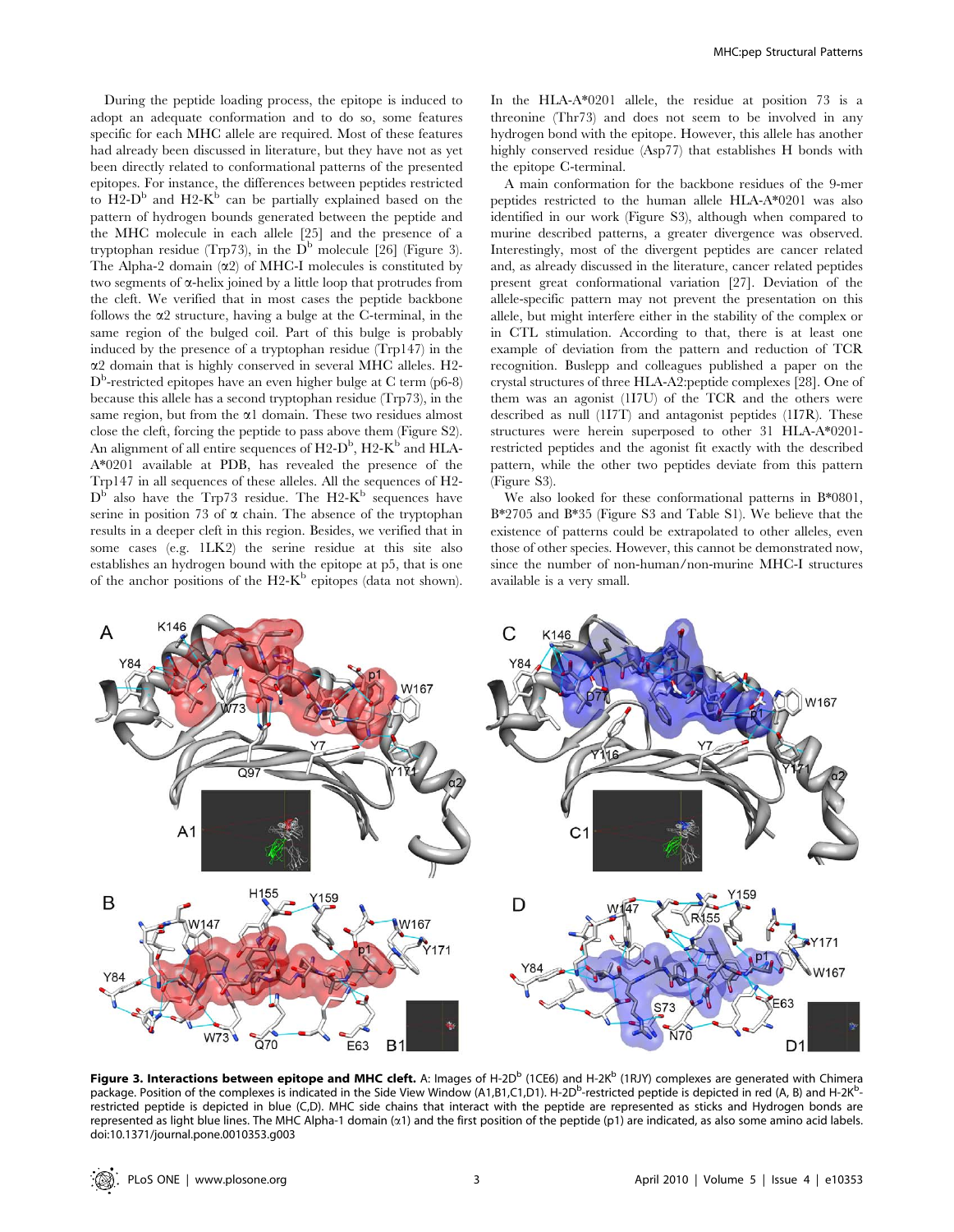Although the structural pattern observed applies only to the backbone of the peptide, this does not imply a random distribution of the side chains along the cleft. In fact, a more detailed study of the  $28$  H2-D<sup>b</sup> ligands (Table 1) evidenced the existence of regions with different degrees of restriction over the amino acids side chains. Epitopes in the  $H2-D^b$  cleft are positioned in such a way that a portion of its amino terminal (N-terminal) end is hidden under the MHC side chains (p2–3 of the epitope) while another portion (p6–7) is out of the MHC cleft (Figure S1A). Not surprisingly, there is higher identity among side chains of different epitopes in p2–3 and higher diversity in p6–7 (Figure S1B). The p6–7 region, where the side chains are more diverse among different epitopes, will contact the TCR and therefore will determine the TCR specificity. We also observed low diversity among side chains in positions p5 and p9, described as the anchor positions of this allele. An alignment of the  $28$  H- $2D<sup>b</sup>$  ligand sequences, considering its physicochemical characteristics, indicated a preferential occurrence of an asparagine on the fifth position, although in three cases (1INQ, 1JUF and 1BZ9) a nonpolar amino acid occupied this position. Most of the  $H-2D<sup>b</sup>$ 

ligands had nine amino acids; however, we also found 10-mers and 11-mers. The last position (p9, p10 or p11) was also conserved. Almost all sequences presented nonpolar amino acids at this site, except for one epitope, which had a cysteine (1FG2). Despite the differences in length, the anchor positions (p5 and the last amino acid) were conserved and length adjustments occurred at p6–7, with foldings outside the cleft. At this region a higher divergence could be observed, even in the backbone itself (Figures 2A and 2C). One of the ligands, the synthetic peptide FAPGVFPYM (1BZ9), highly deviates from the backbone pattern, especially at p5, rising up out of the cleft (Figure S4). This epitope does not possess the canonical anchor residue at p5 and, as briefly discussed in the original reference, peptides may occasionally bind without primary anchor residues if other residues within the peptide compensate the lost binding energy [29]. This could account for its unusual shape, although it is important to stress the fact that this is a synthetic peptide.

The  $H-2K^b$  ligands analyses also demonstrated a conservation of the side chains in amino acids presented at anchor positions. Of the 21 analyzed sequences (Table S2), 16 have aromatic amino

| PDB code              | <b>Epitope description</b>                                               | Sequence (aa)     | N° of aa<br>9 |  |
|-----------------------|--------------------------------------------------------------------------|-------------------|---------------|--|
| $1FG2*$               | LCMV Peptidic Epitope (qp33)                                             | <b>LAVYNFATC</b>  |               |  |
| 1JPF*                 | LCMV Peptidic Epitope (qp276)                                            | SGVENPGGYCL       | 11            |  |
| $1$ JP $G^*$          | LCMV Peptidic Epitope (np396)                                            | <b>FQPQNGQFI</b>  | 9             |  |
| $11NO*$               | MHC Class I H13 <sup>ª</sup> minor histocompatibility peptide            | SSVVGVWYL         | 9             |  |
| 1JUF*                 | Minor Histocompatibility Antigen peptide (H13 <sup>b</sup> ) P4(Val/lle) | SSVIGVWYL         | 9             |  |
| $1N3N*$               | Mycobacterial hsp60 epitope                                              | SALQNAASIA        | 10            |  |
| 1QLF*                 | Sendai NP <sub>324-332</sub> (gly327 replaced by o-glcnac serine)        | <b>FAPSNYPAL</b>  | 9             |  |
| 1S7U/2F74/ 1FFN/1N5A* | LCMV-derived immunodominant peptide (qp33)                               | <b>KAVYNFATM</b>  | 9             |  |
| $157V^*$              | LCMV-derived (qp33) index peptide - escape variants                      | <b>KAVYNLATM</b>  | 9             |  |
| $157W*$               | LCMV-derived (qp33) index peptide - escape variants                      | KALYNFATM         | 9             |  |
| $157X*$               | LCMV-derived (qp33) index peptide - escape variants                      | <b>KAVFNFATM</b>  | 9             |  |
| 1FFO*                 | Gp33 syntethic peptide with substitution K1A /C9M                        | <b>AAVYNFATM</b>  | 9             |  |
| 1FFP*                 | Gp33 syntethic peptide with substitution K1S /C9M                        | SAVYNFATM         | 9             |  |
| 1WBX*                 | Peptide from Influenza A (pr8) HA <sub>468-477</sub>                     | SQLKNNAKEI        | 10            |  |
| 1WBY/1YN6*            | Peptide from Influenza A (pr8) PA <sub>224-233</sub>                     | <b>SSLENFRAYV</b> | 10            |  |
| $1YN7*$               | Mutated peptide (R7A) from RNA polymerase subunit P2                     | SSLENFAAYV        | 10            |  |
| 1ZHB*                 | 9-mer peptide from Dopamine beta-monooxygenase                           | <b>KALYNYAPI</b>  | 9             |  |
| $1BZ9*$               | Synthetic Peptide (P1027)                                                | <b>FAPGVFPYM</b>  | 9             |  |
| $1CE6*$               | Sendai Virus Nucleoprotein Peptide (NP324-332)                           | <b>FAPGNYPAL</b>  | 9             |  |
| 2VE6*                 | Altered peptide of Sendai virus (Photocleavable peptide)                 | <b>FAPGNYPAL</b>  | 9             |  |
| 2CII                  | Sendai virus nucleoprotein epitope                                       | FAPGNYPAL         | 9             |  |
| 2ZOK*                 | 9-meric peptide from Spike glycoprotein                                  | <b>ASLWNGPHL</b>  | 9             |  |
| 2ZOL*                 | 9-meric peptide from Spike glycoprotein - Mutation: W4S                  | <b>ASLSNGPHL</b>  | 9             |  |
| 1HOC*                 | Influenza virus peptide $NP366-374$                                      | <b>ASNENMETM</b>  | 9             |  |
| 3CPL*                 | Influenza virus peptide $NP366-374$ with substitution M6A                | <b>ASNENAETM</b>  | 9             |  |
| 3BUY*                 | Epitope of PB1-F2                                                        | <b>LSLRNPILV</b>  | 9             |  |
| 3CC5*                 | Nonameric peptide from Melanocyte protein Pmel 17                        | <b>KVPRNQDWL</b>  | 9             |  |
| 3CCH*                 | nonameric peptide murine gp100                                           | EGSRNQDWL         | 9             |  |
| 3CH1*                 | nonameric peptide chimeric gp100                                         | <b>EGPRNQDWL</b>  | 9             |  |

Table 1. List of H-2D<sup>b</sup> ligands available at PDB.

Thirty-three files containing H-2D<sup>b</sup> alleles were found in PDB, 28 (\*) presented different epitopes. These 28 epitopes were used at structure and sequence analyses. 1FFO presents an MHC interacting with the TCR. Since this interaction could affect the conformation of the epitope, this structure was excluded. Structures presenting incomplete epitope sequence have been also excluded (e.g. 2CII). 1BZ9 epitope was included in all analyses, however it was excluded in Figure 1 and Figure 1SB. doi:10.1371/journal.pone.0010353.t001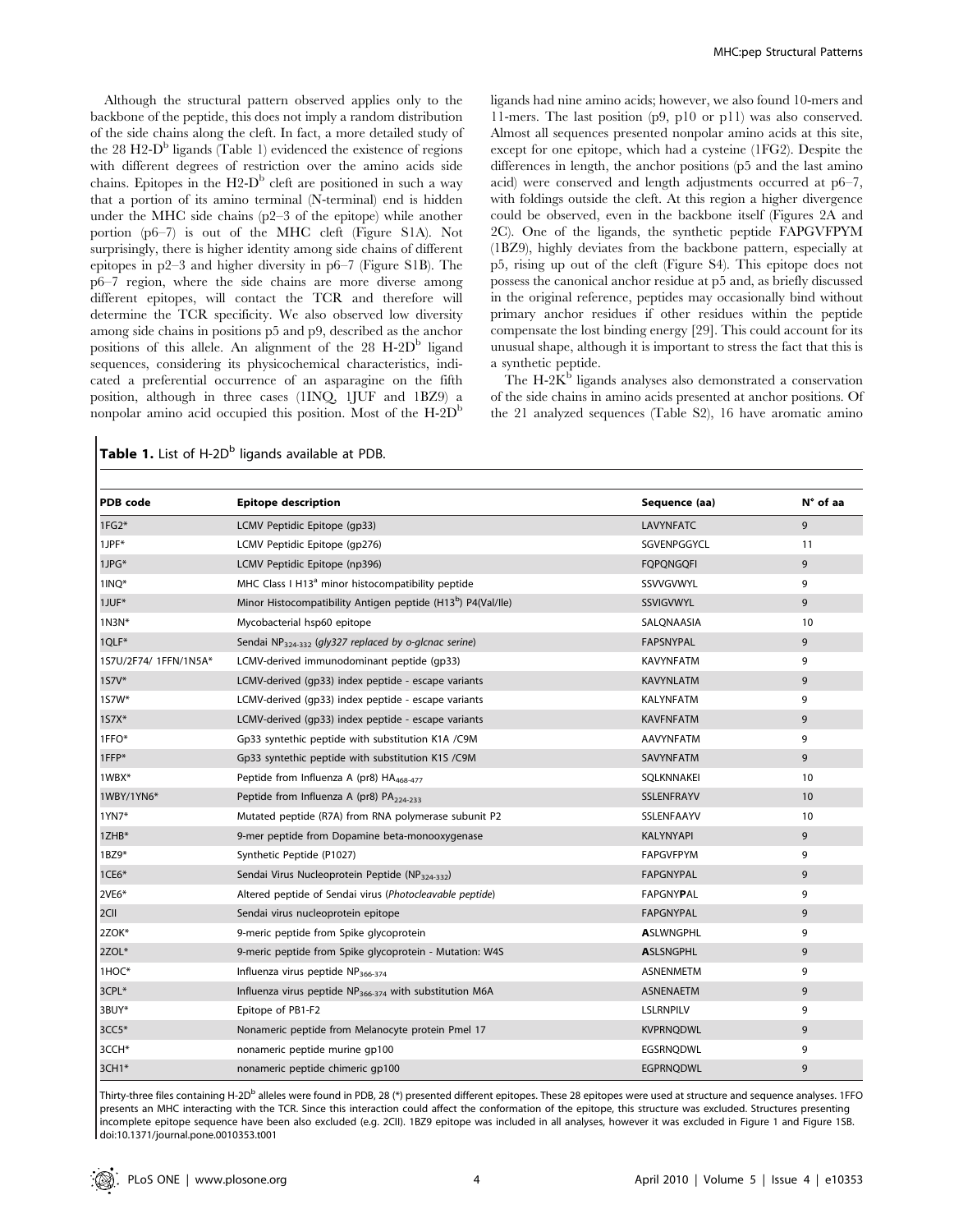acids (F or Y) at p5, while four of the remaining sequences presented polar amino acids (N, S or T) at this position. The epitope from 1WBZ was the only one with a positively charged amino acid at p5, but this epitope presents a non-canonical binding motif which may have some influence over the immunodominance [26]. All sequences had a nonpolar amino acid at the last position (C-term). In comparison to the  $H-2D<sup>b</sup>$ allele,  $H-2K^b$  seems to be less restrictive to peptide ligands, allowing a greater divergence even at p4 (Figure S5).

#### Establishment of a strategy to build pMHC compIexes

Considering that the backbone structure of the epitope is shaped by its direct interaction with the MHC cleft, we can postulate that epitopes capable to be presented by a given MHC allele will adopt rather similar conformational structures to other peptides presented by the same allele. This has been the premise for developing a new approach that allows us to build pMHCs whose crystal structures were unavailable. In this approach, we use a set of epitopes — already determined by crystallography in the cleft of the MHC-I of interest — to choose a standard epitope structure. Thereafter, this standard is being used as a template to build the structure of another epitope (see methods).

This strategy has been used to reproduce the crystal structure of four different pMHCs available at PDB (Table 2). For instance, we reproduced the HLA-A2-P17 complex, PDB access number 2V2W, using as template a different HLA-A2-restricted epitope (SL9-1A/6A/8A)[13]. The structures have been fit by MHC  $C^{\alpha}$ atoms and a Root Mean Square Deviation (RMSD) value of  $0.96 \text{ Å}$  (for all epitope atoms) was obtained. This value accounts not only for the torsional differences between the reproduced epitope and the crystal, but also for differences in epitope position inside the cleft. According to the literature, RMSDs lower than 2.2 Å are considered valid reproductions  $[30,31]$ . In order to assure the reproducibility of the used approach, we also reproduced the entire set of available class I PDB structures for the alleles with established peptide pattern. We were able to reproduce a total of 46 structures  $-11$  HLA-A\*0201, 19 H2-D<sup>b</sup> and H2- $K^b$  — with RMSD values of 1.754 $\pm$ 0.4675 Å (all peptide atoms), which characterizes a high fidelity reconstruction index. Exceptions to the predicted pattern, as previously discussed, were not reproduced.

Considering that the proposed approach successfully reproduced a large set of structures from three different MHC-I alleles, and also reproduced the structure of epitopes with different lengths inside the cleft of the same allele  $(H2-D<sup>b</sup>)$ , we can use this computational strategy to built pMHC complexes based on the linear amino acids sequence of any epitope. It should be noted that not all peptides can be presented by a given MHC allele. We believe that the docking process can identify ''bad ligands'' through the variation of the binding energy. However, this approach becomes more reliable if preceded by an analyses of epitope prediction or, at least, by the verification of the affinity between the epitope and the MHC of interest, through the use of a MHC ligands databank.

Several works focused on MHC Class-I binding peptide prediction [32,33,34,35,36,37] and it is important to emphasize that this is not the aim of our approach. The allele-specific patterns and the combined use of Docking and Energy Minimization (D1- EM-D2) are presented here as a tool to construct new pMHC complexes, which can be further analyzed using several available programs. There are few alternative methodologies to construct pMHC complexes, and they present several limitations regarding the MHC alleles or the epitope length [37,38,39,40]. Although it has its own limitations, our approach can be applied to different epitope lengths and MHC alleles, being also more reliable, as it uses an established conformational pattern for each allele as template for the peptide. Therefore, the realistic prediction of pMHC complexes remains an important goal in peptide vaccine design and here we describe a new approach that will certainly contribute to this field.

# In silico study of cross-reactivity potential between the wild-type complex HLA-A2-NS3 $_{1073}$  and nine pMHCs presenting one amino acid changed by alanine

In order to analyze cross reactive potential, Fytili et al. 2008 [13] tested in vitro the T cell stimulation capacity of an HCV wildtype epitope  $\text{NS3}_{1073}$  (CINGVCWTV) and nine other epitopes derived from this original, each one being an alanine exchange variant, against a cell population previously exposed to the original epitope. In our work, the presently described docking approach was used to built the pMHC complexes of the HCV wild-type epitope NS31073 (CINGVCWTV) and the nine other epitopes in the context of the human allele HLA-A\*0201, aiming at analyzing structural and chemical features of these complexes. The accessible surface area (ASA) of the peptides in the cleft was also calculated, and interesting results came out. The plot of these values for each residue has presented quite identical signatures among the peptides that induced strong response in vitro (Figure S6). Some works have associated high ASA values and peptide immunodominance [26]. This relation was not seen in our study, whereas some epitopes with poor response, in vitro, presented high values of ASA, especially at p5. However, it is important to note that the peptide with the lowest value of ASA at p5 (Seq3) was the only peptide that does not stimulate a detectable response [13]. In

| Allele     | Ep. Length | <b>Target</b>    | <b>MHC</b> donor | <b>Pattern Template</b> | BE D1 <sup>ª</sup> (Kcal/mol) | BE D2 <sup>b</sup> (Kcal/mol) | RMSD <sup>c</sup> | <b>RMSD<sup>d</sup></b> |
|------------|------------|------------------|------------------|-------------------------|-------------------------------|-------------------------------|-------------------|-------------------------|
| $H2-D^b$   |            | 1HOC             | 1WBX             | 1JPG                    | $-11,2$                       | $-12$                         | 1,22              | 1,48                    |
| $H2-D^b$   | 10         | 1WBX             | 1WBX             | 1WBY                    | $-11,2$                       | $-12.3$                       | 1,49              | 1,53                    |
| $H2-K^b$   |            | 1LK <sub>2</sub> | 1LK <sub>2</sub> | 1RJY                    | $-11,8$                       | $-13.6$                       | 1,28              | 1,45                    |
| HLA-A*0201 | 9          | 2V2W             | <b>2V2W</b>      | 1T1Z                    | $-12,3$                       | $-12.9$                       | 0,89              | 0,96                    |

Table 2. Reproduction of pMHC crystal structures.

Four different pMHC crystal structures available at PDB were reproduced. A docking approach based in the allele-specific patterns was performed (see methods). Information about the MHC alleles, the PDB files and the results are presented in this table.

a Binding Energy of the first docking.

b Binding Energy of the second docking.

c Root Mean Square Deviation for all epitope atoms. Calculated after fit the epitopes by C alpha.

d Root Mean Square Deviation for all epitope atoms. Calculated after fit the MHCs by C alpha.

doi:10.1371/journal.pone.0010353.t002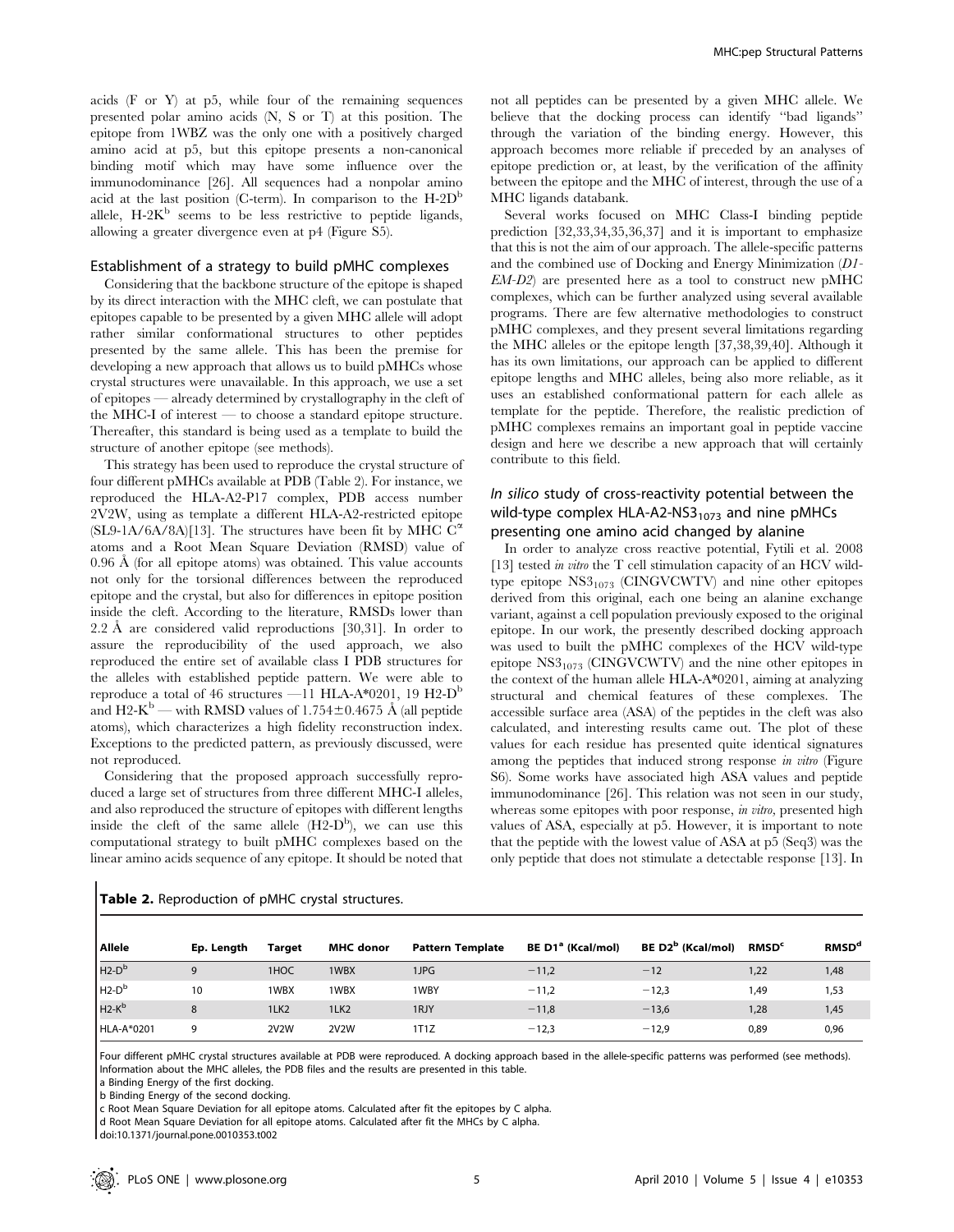order to provide further evidence for the importance of the ASA value, we also performed the construction and analysis of 28 pMHC complexes, from 6 different HCV genotypes, described by Fytili et al. 2008. In their description, the experimental data showed a cross-genotype-reactivity, particularly between the wild type peptide (Peptide 1 from Genotype 1 or G1\_1) and the peptides from genotype 6 (G6\_23 to G6\_28). In agreement with this data, the ASA values from genotype 6 presented the same pattern of the wild type peptide (Figure S7) and the peptides with higher deviation from this "ASA pattern" (G3\_16, G3\_18 and G3\_20), presented the lowest levels of IFN- $\gamma$  production in all ELISPOT assays (Fytili et al. 2008). However, it is also important to note that some peptides with low response in vitro presented ASA values quite similar to the wild type. These results support the idea that large deviations in ASA values may indicate a poor stimulation in vitro, but the opposite is not true. Therefore, the ASA values are just an indicator that may be taken into account during a screening for possible targets, and cannot alone explain all variation observed in vitro.

A previous work have already determined the importance of the epitope central amino acids for the T cell recognition [5]. As described by Fytili et al. 2008 [13], alanine exchanges at p3, p4, p5 and p7 strongly affected T cell stimulation capacity. However, the peptide with the C6A exchange stimulated T cells at similar levels as compared to the wild-type epitope. This is an important change in terms of physicochemical characteristics and is quite curious that this does not seem to affect T cell recognition. We have analyzed the TCR-interacting surfaces of all complexes concerning their topology and electrostatic potentials. The results indicated that this C6A substitution has almost no effect in the pMHC interacting surface (Figure 4J). In agreement with the similar ASA values, the complexes 8, 9 and 10 presented quite identical topologies and charge distribution. We therefore postulate that this similarity is the main aspect responsible for the described cross recognition of these complexes by the CVNGVCWTV-specific CD8+ T cells [13].

Using the same dataset, the pMHC surfaces can also provide information about the peptides that poorly stimulate the production of interferon-ã. For instance, the peptide number 5 (CIAGVCWTV) was the only out of ten peptides, in which the tryptophan indole ring had turned to the C terminus end of the peptide. This change of position caused not only a difference of topology but also a reduction of a positively charged area at the pMHC surface (Figure 4G). To ascertain that this observation was not spurious, the steps to construct this complex were repeated using a higher value of exhaustiveness  $(=15)$  at AutoDock Vina program [31]. As discussed before, complex 3 presented the lowest ASA value at p5, and this value reflects the existence of a less bulging side chain at this site (Figure 4E). Analysis of the pMHCs surface can help us predict cross reactivity potential, especially when the complexes are very similar. However, to explain all the variation of an immune response in terms of topology and potential is certainly impossible. Complex 2 also has differences in topology as compared to complex 10, but it is structurally similar to complex 6, which stimulates an intermediated response. Differences in other points of the antigen processing and presentation pathway (or other related pathways) will probably be responsible for such different capacities to induce an immune response. For instance, we could suggest that a different stability of those complexes could be responsible for a reduction, both in number or in time of exposure, of those complexes on the presenting cells surface. This would reduce the probability to establish TCR:pMHC contacts long enough to activate the CTLs.

In conclusion, our work provides a new approach to build up and in silico analyze pMHCs. The structural allele-specific patterns identified can be incorporated in other immunoinformatic approaches, in order to provide more information about peptide affinity for specific MHC-I alleles and the immunogenicity of the resulting complexes. The new approach to construct pMHC-I complexes helped us understand some of the differences in the CD8+ CVNGVCWTV-specific response and could be applied to other studies of cross-reactivity potential among any epitopes of interest. As previously mentioned, these peptide targets could be further synthesized for in vitro confirmation of their immunogenicity and cross-reactive potential against other targets of interest, such as immunodominant epitopes of related viruses. Once these features of interest are confirmed, these targets could be used in polytope DNA vaccines, especially for heterologous prime-boost approaches [20,21,22].

# Methods

#### Sequence alignment

The sequences were analyzed using the Jalview multiple alignment editor [41]. All sequences of each MHC allele were separately aligned with the muscle algorithm. Epitope sequences were aligned according to its physicochemical characteristics using the software Bioedit 7.0.5.3. [42].

#### Construction of pMHC complexes

The pMHC complexes construction was performed through the steps presented on Figure S8. First, we identified a PDB structure (e.g. complex ''A''), wich includes the MHC allele of interest and an epitope (template epitope ''a'') with the same number of amino acids of the epitope that we want to model (e.g. "c" epitope). Then, the structures of the MHC and the epitope (from ''A'' complex) were separated, saving the epitope structure in an independent file that will be opened with the SPDBV 3.7 [43]. Using the Homology modelling menu of this software (SwissModel), with *Magic Fit*, the FASTA sequence of the epitope to be modelled (''c'' epitope) is superposed to the structure of the template epitope "a" (acquired from "A" complex). The "fit" structure of " $c$ " epitope may have some atoms in energetically unfavorable positions or amino acids with unfit torsions. These were corrected running a short EM (nsteps  $= 100$ ) with the GROMACS 3.3.3 package [44]. At this point, we have a 3D structure related to our epitope of interest for the first time. This structure was subjected to a first docking (Dock1) with a MHC molecule. In this step the MHC molecule can be those from the ''A'' complex or from another PDB file with the same MHC allele of interest. The epitope originally presented by this ''MHC donor'' structure should not interfere in the analysis. It is quite important to use a PDB file with the best possible resolution. All MHC bonds are maintained rigid during the docking, as most of the epitopes backbone bonds, since the epitopes main chain is already in the suitable conformation. During the docking procedure, the epitope side chains are flexible, which allows a great conformational variation. At this point, a 3D model of the pMHC complex is available, but more steps are needed to refine this model. The resulting pMHC, with the best docking result (or the most frequent) is subjected to a longer EM (nsteps  $= 1000$ ). This step is important to adjust the MHC side chains that interact with the new ligand, reducing unfavorable interactions. The last step is the separation of the two components (MHC and epitope) from this minimized complex and the use of both structures as inputs to a second docking (Dock2) that will generate the pMHC of interest. The second docking allows the docking program to search all over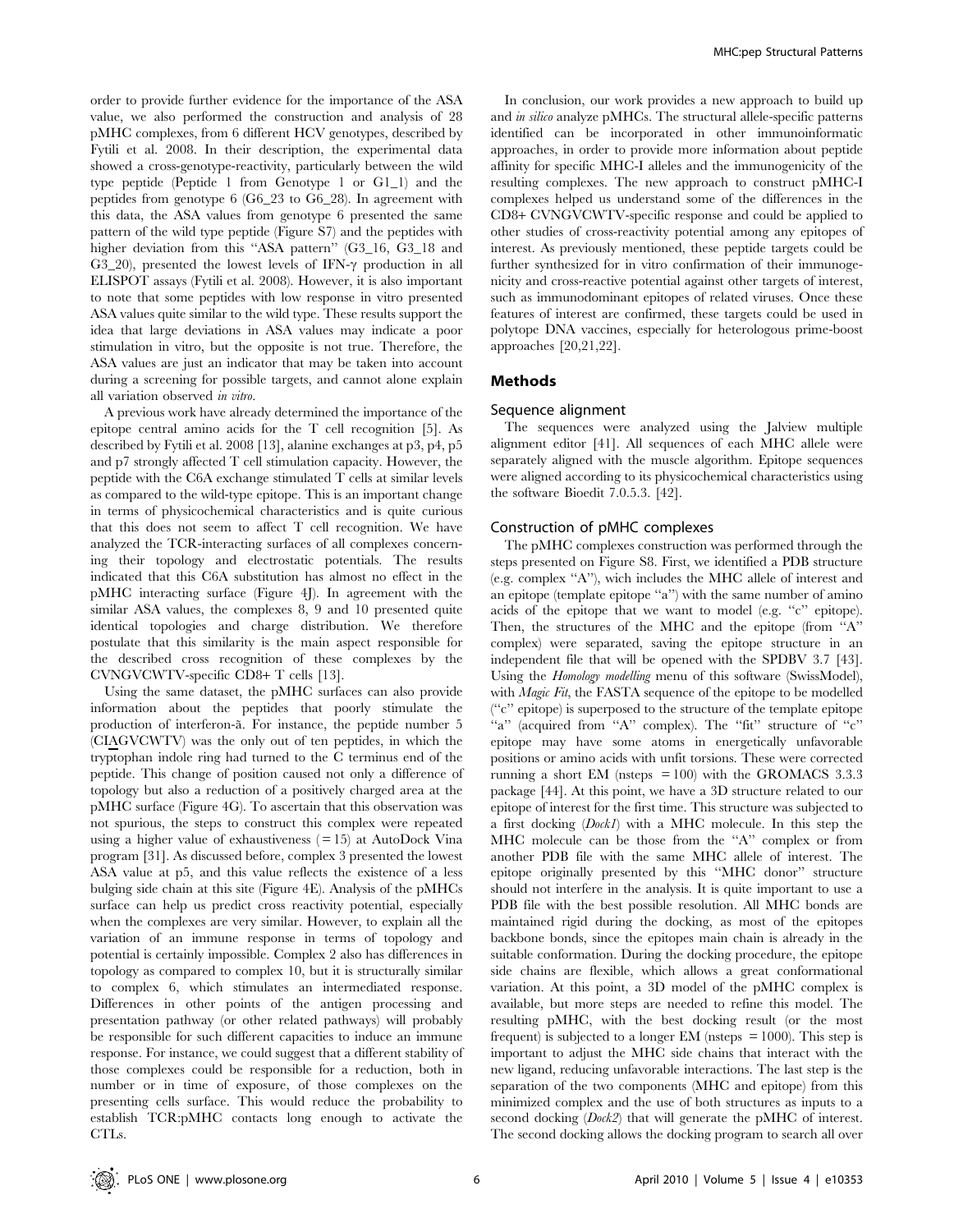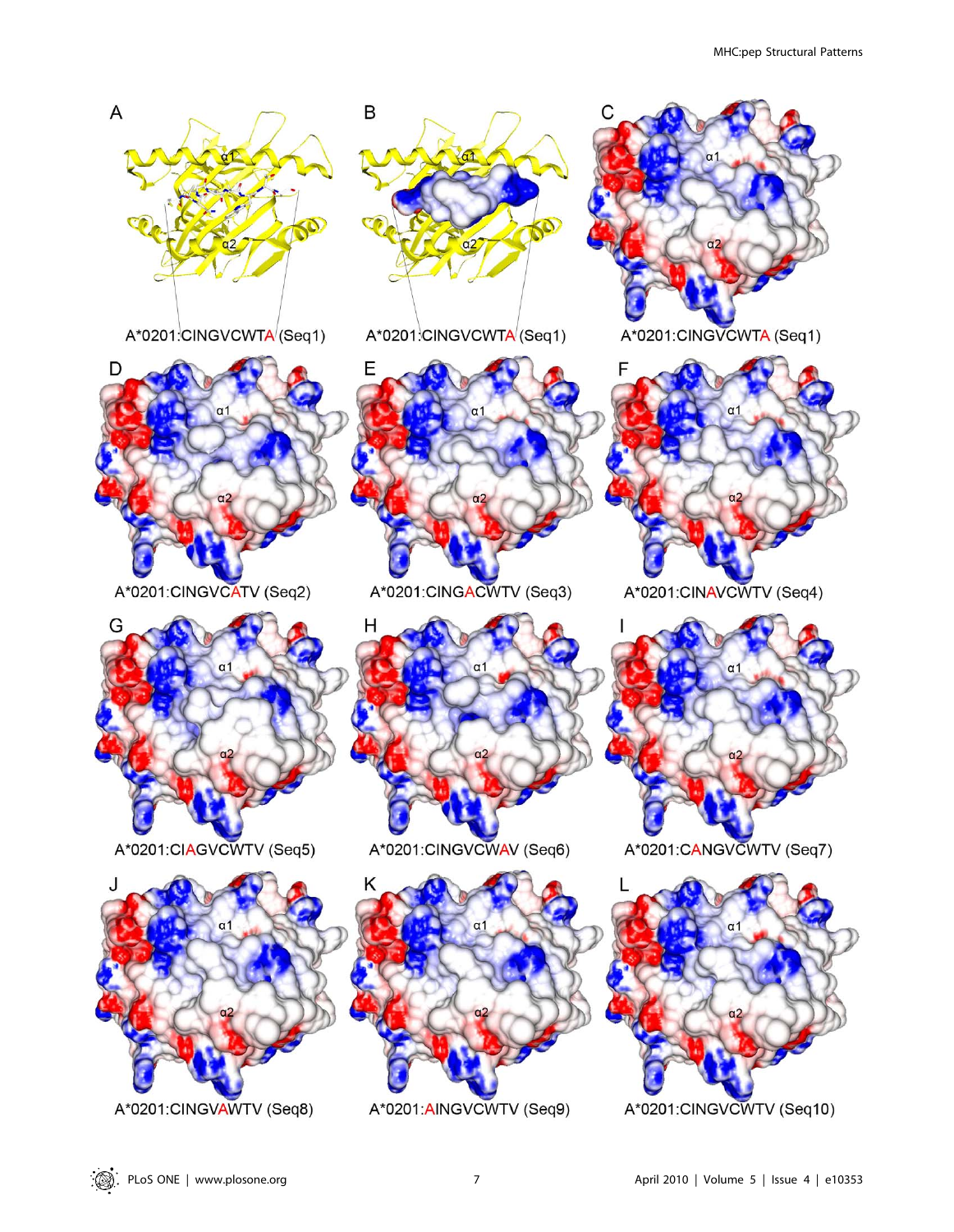Figure 4. Topology and electrostatic potential comparison among A2\*0201:HCV complexes. TCR-interacting surfaces of ten different pMHC complexes are depicted (C–L). Regions with positive (blue) and negative (red) charges are represented with a scale from -10 to +10 kiloteslas. Sequence of presented peptide is depicted above each complex and the position of the Alanine exchange is depicted in red. Alpha-1 and Alpha-2 MHC domains are also indicated. Images A, B and C show the same pMHC, in the same position, size and orientation, although with different representations. TCR-interacting surfaces of complexes that stimulate high levels of IFN- $\gamma$  production by CVNGVCWTV-specific CD8+ T-cells (J,K and L) shared both topology and electrostatic potential. One complex that stimulates low levels of IFN- $\gamma$  production (G) presented differences in topology and reduction of a negatively charged region in the TCR-interacting surface. doi:10.1371/journal.pone.0010353.g004

again for the best epitope conformation. The influence of pMHC minimization over the docking results is confirmed by the improvement of binding energies (see Table 2).

#### Molecular Docking

The molecular dockings were performed with AutoDock Vina 1.0.2 [31] using default values (e.g. exhaustiveness = 8). For each epitope, the same input file was used to run AutoDock Vina 20 times, generating a final population with a thousand different conformations (20 outputs with 50 structures each). The best conformation of each output was open together in PyMol viewer and was analyzed according to the frequency of occurrence and binding energy values. One of the most frequent conformations was selected to represent the final conformation of the epitope in the MHC-I cleft. The running time of a simulation will vary accordingly to the computational power used, and the number of rotatable bonds of the epitope of interest. Using our default configuration, the running time of each docking step (20 rounds) is about three hours in a quad core computer (using the four cores at full capacity) and the whole process to get a pMHC complex (D1- EM-D2) takes about 7 hours in the same scenario.

#### Accessible Surface Area (ASA) analyze

The ASA values were calculated in the NOC 3.01 program [45]. The obtained values were plotted at the Microsoft Office Excel 2007 software.

# Construction of the HLA-A2-NS3 $_{1073}$  complex and the nine variants

The PDB structure 2V2W was used as ''MHC donor'' and the C chain of 1T1Z structure was used as template for the HLA-A\*0201 epitopes pattern. The ten complexes were independently constructed and analyzed as previously described (Construction of pMHC complexes).

#### Analyses of topology and charges distribution

The MHC surface analyses were performed with the GRASP2 program [46], on Windows XP platform. The electrostatic potential was calculated with a scale from  $-10$  to  $+10$  kiloteslas.

#### Images acquisition

The epitopes superposition was performed using SPDBV 3.7 [43], though the images were acquired with PyMOL 1.0 program [47]. The pMHC top view images were generated with the GRASP2 program [46]. Images of MHC:peptide interactions were produced using the UCSF Chimera package from the Resource for Biocomputing, Visualization, and Informatics at the University of California, San Francisco (supported by NIH P41 RR-01081)[48]. All images were edited with Adobe Photoshop CS2 v.9.0. program.

#### Supporting Information

Table S1 List of ligands used to identify HLA-restricted patterns.

Found at: doi:10.1371/journal.pone.0010353.s001 (0.09 MB DOC)

Table S2 List of H-2 $K^b$  ligands available at PDB.

Found at: doi:10.1371/journal.pone.0010353.s002 (0.04 MB DOC)

Figure S1 Structural organization of the H-2D<sup>b</sup>-restricted epitopes. A: Images of  $HBsAg_{30-39}$  epitope (presented in *Ball and*  $\textit{Stick\_CPK}$ ) in the cleft of the H-2D<sup>b</sup>-allele (represented as surface, with negatively (red) and positively (blue) charged regions with a scale from  $-10$  to  $+10$  kiloteslas). Partial N-terminal ending of the epitope is hidden under MHC side chains (p2-3). Some regions of the peptides (p6-7) protract out to the MHC cleft. B. Superposition of 28 structures of H-2D<sup>b</sup>-restricted epitopes (Table 1), including side chains. It is possible to observe a higher variability in the protracted region as compared to the N-terminal and to the anchor sites (p5 and p9). The position of the side chains of amino acids 1, 5, 7 and 9 are shown in both images.

Found at: doi:10.1371/journal.pone.0010353.s003 (3.57 MB TIF)

**Figure S2** Topology of H2- $D^b$  and H2- $K^b$  binding clefts. A: Crystal structure of an  $H-2D^b$  allele (PDB access code 1CE6) is depicted as Ribbon and Surface. Epitopes inside the cleft are depicted as Sticks. Two tryptophanes of the MHC alpha-chain (W73 and W147) almost block the cleft, forcing the peptide to pass above them. B: Crystal structure of an  $H-2K^b$  allele (PDB access code 1RJY) is depicted with the same configuration. The absence of tryptophan (W73) results in a deeper cleft in this allele.

Found at: doi:10.1371/journal.pone.0010353.s004 (4.42 MB TIF)

Figure S3 Conformational patterns of human MHC alleles. A: Thirty-four HLA-A\*0201-restricted peptides (Table S1) were superposed using SPDBv program. Peptides sharing an A\*0201 restricted pattern are depicted in blue. Exceptions to this pattern are depicted in cyan. Cancer-related peptides are depicted in light pink. Epitopes 1I7R and 1I7T are depicted in red (see Discussion). B: Superposition of five B\*0801-restricted peptides. C: Superposition of five B\*2705 restricted peptides. D: Superposition of three B\*3501-restricted and two B\*3508-restricted peptides. In this case, we have not enough structures to predict a pattern. Besides that, we can see that both B\*3501-restricted 9-mers (blue) presented a similar conformation. In addition, a 10-mer peptide (APQPAPE-NAY) presented almost the same conformation when presented by B\*3501 (orange) and B\*3508 (red). A B\*3508-restricted 8-mer is also depicted (green).

Found at: doi:10.1371/journal.pone.0010353.s005 (3.56 MB TIF)

Figure S4 Exception to the  $H-2D^b$  pattern. A: The 1BZ9 epitope (red) does not have the conventional amino acid in the anchor position (p5) and showed a significant deviation in the main chain when compared to other epitopes. B: The side chains of the epitope 1BZ9 (red) are in a similar conformation to other epitopes of this allele, except in a phenylalanine at position 6 of the epitope, which may be used as an alternative ''anchor''. Observe the presence of an anchor amino acid in C-terminal and a hidden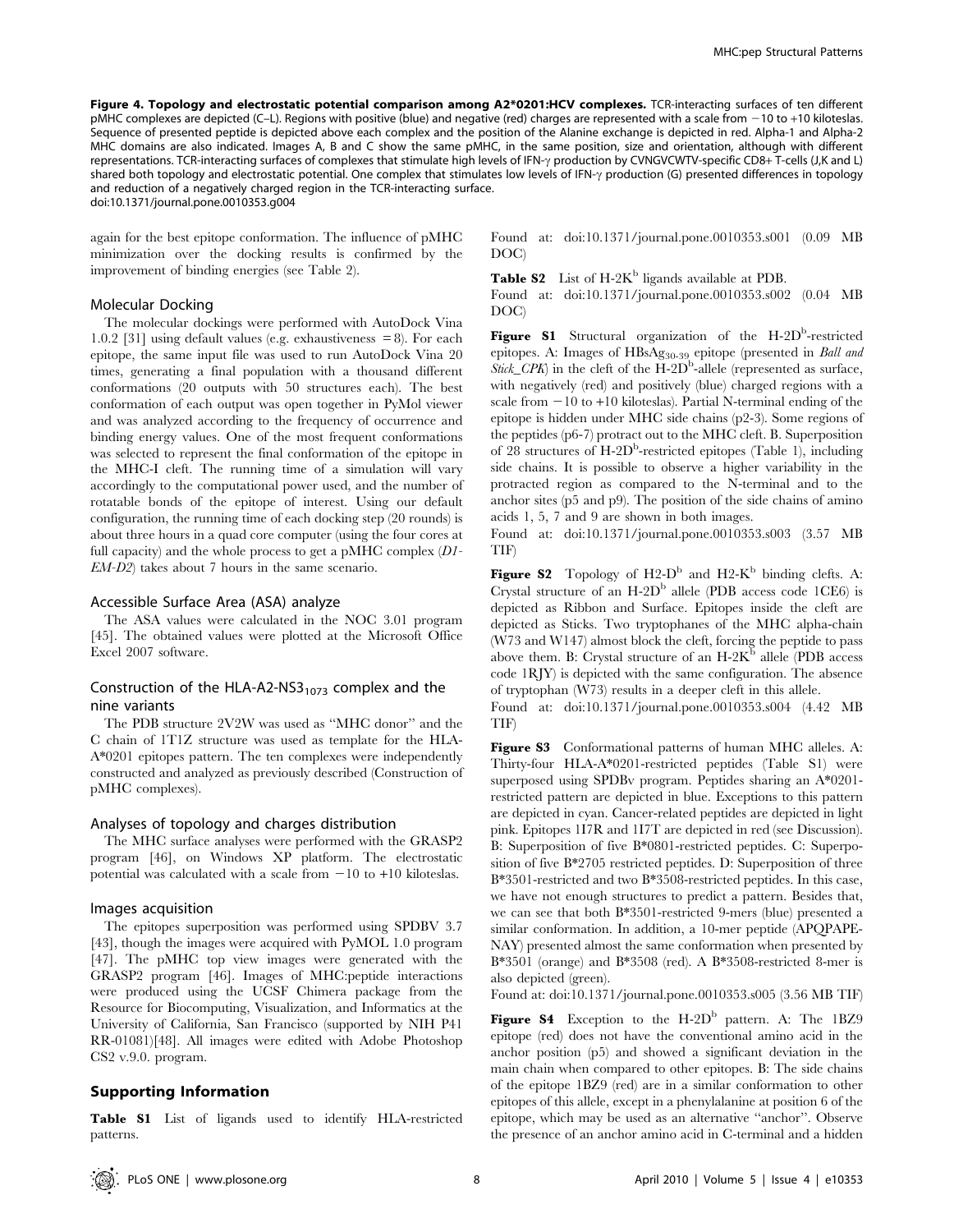N-terminal extremity under the side chains of the MHC, characteristics that may contribute to the presentation of this unusual epitope.

Found at: doi:10.1371/journal.pone.0010353.s006 (2.86 MB TIF)

**Figure S5** Structural pattern of  $H-2K^b$  restricted ligands. A: Twenty-two epitopes (see Table S2) restricted to this allele were superposed, four 9-mer (red) and 18 8-mer (blue). The  $H-2K<sup>b</sup>$ restricted ligands, just like those restricted to the  $H-2D<sup>b</sup>$  allele, presented a higher identity in the side chains of the anchor positions than in the side chains oriented outside of the cleft. B: Backbone superposition of the 21 ligands shows a shared conformation among the epitopes with the same length (8-mer). The length adjustment, in this allele, seems to be in different positions, when compared to the  $H-2D<sup>b</sup>$  allele.

Found at: doi:10.1371/journal.pone.0010353.s007 (2.86 MB TIF)

Figure S6 Analyze of HCV alanine exchanged peptides. The wild type HCV derived peptide (CINGVCWTV) and nine alanine exchanged peptides were analyzed. A: Sequences of 10 peptides are indicated. Level of IFN- $\hat{1}^3$  production by CVNGVCWTVspecific CD8+ T-cells, induced by each sequence, are also represented [13]. Each bar (in black) represents the number of the Spot Forming Units  $(SFU/10^4$  cells) produced by each of the peptides. Accessible Surface Area (ASA) plot of sequences that stimulates low  $(B)$ , intermediated  $(C)$  and high  $(D)$  IFN- $\gamma$ production are depicted. ASA values are measured in square angstroms. The wild type sequence (S10) was included in all plots. Found at: doi:10.1371/journal.pone.0010353.s008 (6.62 MB TIF)

Figure S7 Flowchart of a new pMHC complex construction. ASA values of the wild type HCV derived peptide (CVNGVCWTV) and 28 naturally occurring  $NS3_{1073}$ -variants were analyzed. In agreement with experimental data, the ASA values from genotype 6 presented the same pattern of the wild type peptide and the peptides with higher deviation from this ''ASA pattern'' (G3\_16, G3\_18 and G3\_20), presented the lowest levels of IFN- $\gamma$  production in all ELISPOT assays (Fytili et al. 2008). Found at: doi:10.1371/journal.pone.0010353.s009 (2.15 MB TIF)

Figure S8 Flowchart of a new pMHC complex construction. Consider an epitope ''C'' whose structure in the context of a given

#### References

- 1. Yewdell JW, Bennink JR (1999) Immunodominance in major histocompatibility complex class I-restricted T lymphocyte responses. Annu Rev Immunol 17: 51–88.
- 2. Welsh RM, Selin LK, Szomolanyi-Tsuda E (2004) Immunological memory to viral infections. Annu Rev Immunol 22: 711–743.
- 3. Wilson DB, Wilson DH, Schroder K, Pinilla C, Blondelle S, et al. (2004) Specificity and degeneracy of T cells. Mol Immunol 40: 1047–1055.
- 4. Welsh RM, Fujinami RS (2007) Pathogenic epitopes, heterologous immunity and vaccine design. Nat Rev Microbiol 5: 555–563.
- 5. Welsh RM, Selin LK (2002) No one is naive: the significance of heterologous Tcell immunity. Nat Rev Immunol 2: 417–426.
- 6. Ang CW, Jacobs BC, Laman JD (2004) The Guillain-Barre syndrome: a true case of molecular mimicry. Trends Immunol 25: 61–66.
- 7. Sandalova T, Michaelsson J, Harris RA, Odeberg J, Schneider G, et al. (2005) A structural basis for CD8+ T cell-dependent recognition of non-homologous peptide ligands: implications for molecular mimicry in autoreactivity. J Biol Chem 280: 27069–27075.
- 8. Apostolopoulos V, Lofthouse SA, Popovski V, Chelvanayagam G, Sandrin MS, et al. (1998) Peptide mimics of a tumor antigen induce functional cytotoxic T cells. Nat Biotechnol 16: 276–280.
- 9. Wedemeyer H, Mizukoshi E, Davis AR, Bennink JR, Rehermann B (2001) Cross-reactivity between hepatitis C virus and Influenza A virus determinantspecific cytotoxic T cells. J Virol 75: 11392–11400.
- 10. Clute SC, Watkin LB, Cornberg M, Naumov YN, Sullivan JL, et al. (2005) Cross-reactive influenza virus-specific CD8+ T cells contribute to lymphoproliferation in Epstein-Barr virus-associated infectious mononucleosis. J Clin Invest 115: 3602–3612.

MHC allele was not determined. A search at PDB is performed, looking for a PDB file containing the allele of interest presenting an epitope with the same length of the ''c'' epitope. In this example, we found the ''A'' complex. Using the SPDBV program, it was observed that the amino acid sequence of the epitope ''c'' is " $Fit$ " on the 3D structure of the epitope present at the "A" complex. The generated structure of the epitope ''c'' is submitted to an energy minimization (EM), and is used as input for the docking with an ''MHC donor'' structure (B). In order to adjust the MHC to this new epitope, an EM of the complex ''D'' is performed. After minimization, epitope and MHC are separated and used as inputs to a second docking, which will generate the desired pMHC complex (E). For more information see methods. Found at: doi:10.1371/journal.pone.0010353.s010 (2.86 MB TIF)

#### Acknowledgments

We thank the Centro Nacional de Supercomputação (CESUP-RS) for allowing access to its computational resources, and the collaboration of the Group of Structural Bioinformatics from the Center of Biotechnology (Cbiot/ UFRGS), in sharing information about the installation of the programs. In particular, we thank Eduarda Schultze, for the contributions about the programs parameters and the interpretation of some data. We also thank Paraskevi Fytili, from Hannover Medical School, for sharing data about his work with the recognition of alanine exchange peptides by CVNGVCWTV-specific CD8+ T-cells.

#### Author Contributions

Conceived and designed the experiments: GFV. Performed the experiments: DAA. Analyzed the data: DAA GFV. Contributed reagents/ materials/analysis tools: MMR SPC MS. Wrote the paper: DAA JABC. Participated in the study design and in the technical immunological aspects of the study: JABC. Performed the bioinformatic analyses: DAA. Conceived the study, participated in its design and coordination: GFV. Helped to draft the manuscript: GFV. Contributed to the revision of the manuscript: MMR. Contributed to the bioinformatic analyses: MMR. Verified the peptides binding affinities, performed the ASA analyses, and helped in the docking approach: SPC. Performed all the alignments and helped to search for MHC-I structures at PDB: MS.

- 11. Frankild S, de Boer RJ, Lund O, Nielsen M, Kesmir C (2008) Amino acid similarity accounts for T cell cross-reactivity and for "holes" in the T cell repertoire. PLoS ONE 3: e1831.
- 12. Cucchiarini M, Kammer AR, Grabscheid B, Diepolder HM, Gerlach TJ, et al. (2000) Vigorous peripheral blood cytotoxic T cell response during the acute phase of hepatitis C virus infection. Cell Immunol 203: 111–123.
- 13. Fytili P, Dalekos GN, Schlaphoff V, Suneetha PV, Sarrazin C, et al. (2008) Cross-genotype-reactivity of the immunodominant HCV CD8 T-cell epitope NS3-1073. Vaccine 26: 3818–3826.
- 14. Morris GM, Goodsell DS, Halliday RS, Huey R, Hart WE, Belew RK, Olson AJ (1998) Automated docking using a Lamarckian genetic algorithm and an empirical binding free energy function. J Computational Chemistry 19.
- 15. Cavasotto CN, Orry AJ (2007) Ligand docking and structure-based virtual screening in drug discovery. Curr Top Med Chem 7: 1006–1014.
- 16. Kmiecik S, Gront D, Kolinski A (2007) Towards the high-resolution protein structure prediction. Fast refinement of reduced models with all-atom force field. BMC Struct Biol 7: 43.
- 17. Dibrov A, Myal Y, Leygue E (2009) Computational Modelling of Protein Interactions: Energy Minimization for the Refinement and Scoring of Association Decoys. Acta Biotheor.
- 18. Rigo MM, Antunes DA, Vieira GF, Chies JAB (2009) MHC:Peptide Analysis: Implications on the Immunogenicity of Hantaviruses N protein. Lect Notes Comput Sci 5676: 160–163.
- Korber B, LaBute M, Yusim K (2006) Immunoinformatics comes of age. PLoS Comput Biol 2: e71.
- 20. Lu S (2009) Heterologous prime-boost vaccination. Curr Opin Immunol 21: 346–351.